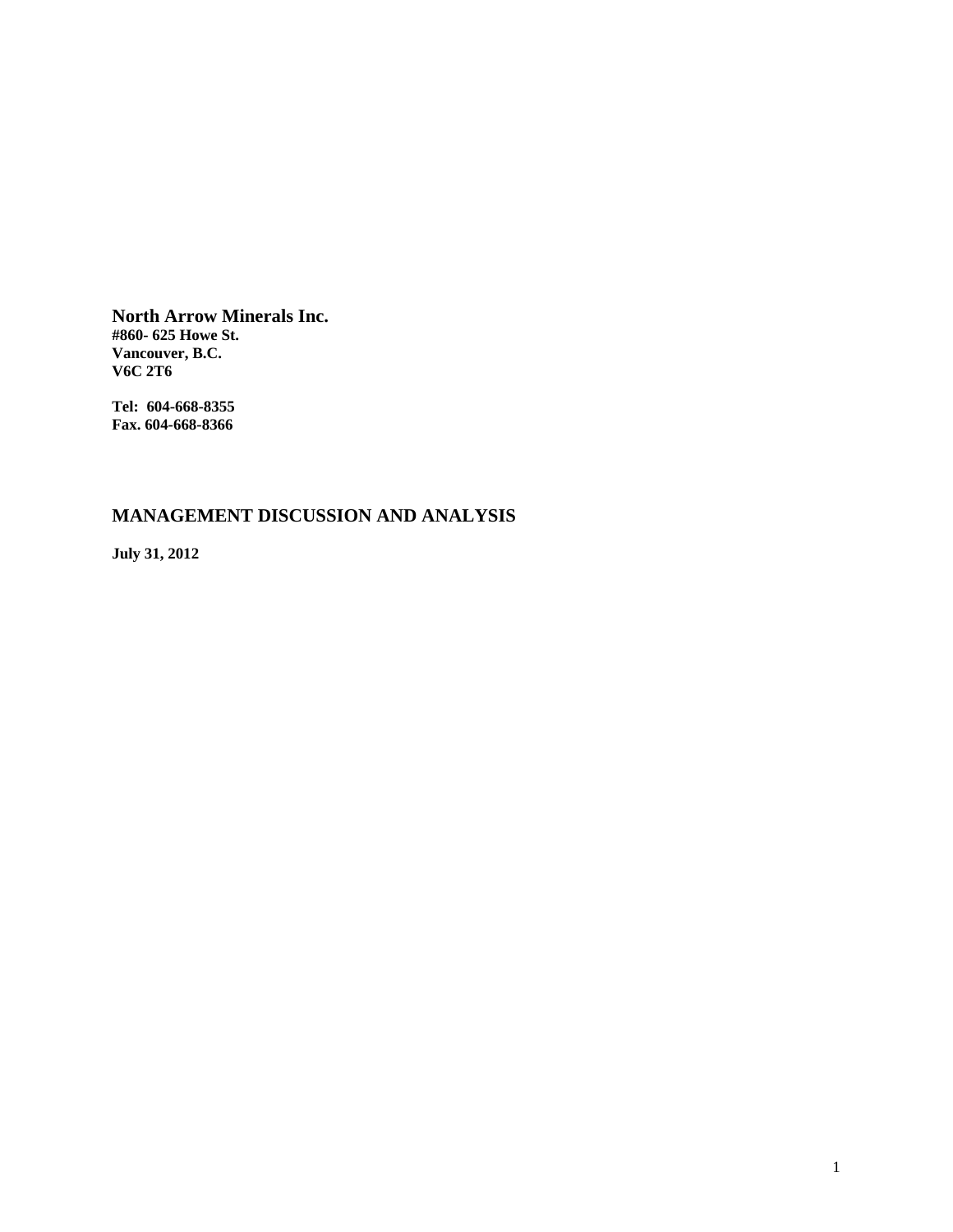# **Form 51-102 F1 Management Discussion and Analysis North Arrow Minerals Inc. ("North Arrow" or the "Company") Containing Information up to and including September 28, 2012**

# **Description of Business**

North Arrow Minerals is a junior exploration company with a diversified portfolio including gold, base metal and diamond projects. Shares of the Company trade on the TSX Venture Exchange ("TSXV") under the symbol NAR.

North Arrow's key Canadian projects include: the Lac de Gras (Northwest Territories) diamond project within 10 km of the Diavik diamond mine, the Contwoyto (Nunavut) gold project adjacent to Elgin Mining's Lupin gold mine and the Hope Bay ORO gold project (Nunavut) located immediately north of Newmont Mining Corporation's Hope Bay gold project. Most of North Arrow's Canadian property field programs are funded through option or joint venture agreements, allowing the Company to focus its resources on the acquisition and development of new gold and base metal advanced exploration properties.

The following discussion and analysis of the Company's financial condition and results of operations for the three months ended July 31, 2012 should be read in conjunction with the audited financial statements of the Company for the year ended April 30, 2012 together with the notes thereto and the interim consolidated financial statements for the three months ended July 31, 2012.

Unless otherwise noted, all currency amounts are stated in Canadian dollars.

# **Forward-Looking Statements**

This document may contain "forward-looking statements" within the meaning of Canadian securities legislation and the United States Private Securities Litigation Reform Act of 1995. These forward-looking statements are made as of the date of this document and the Company does not intend, and does not assume any obligation, to update these forward-looking statements, except as required by law.

Forward-looking statements relate to future events or future performance and reflect management's expectations or beliefs regarding future events and include, but are not limited to, statements with respect to the estimation of mineral reserves and resources, the realization of mineral reserve estimates, the timing and amount of estimated future production, costs of production, capital expenditures, success of mining operations, environmental risks, unanticipated reclamation expenses, title disputes or claims and limitations on insurance coverage.

These forward-looking statements include, among others, statements with respect to the Company's objectives for the ensuing year, our medium and long-term goals, and strategies to achieve those objectives and goals, as well as statements with respect to our beliefs, plans, objectives, expectations, anticipations, estimates and intentions. The words "may," "could," "should," "would," "suspect," "outlook," "believe," "plan," "anticipate," "estimate," "expect," "intend," and words and expressions of similar import are intended to identify forward-looking statements. In particular, statements regarding the Company's future operations, future exploration and development activities or other development plans contain forward-looking statements.

All forward-looking statements and information are based on the Company's current beliefs as well as assumptions made by and information currently available to the Company concerning anticipated financial performance, business prospects, strategies, regulatory developments, development plans, exploration, development and mining activities and commitments. Although management considers these assumptions to be reasonable based on information currently available to it, they may prove to be incorrect.

By their very nature, forward-looking statements involve inherent risks and uncertainties, both general and specific, and risks exist that predictions, forecasts, projections and other forward-looking statements will not be achieved. We caution readers not to place undue reliance on these statements as a number of important factors could cause the actual results to differ materially from the beliefs, plans, objectives, expectations, anticipations, estimates and intentions expressed in such forward-looking statements.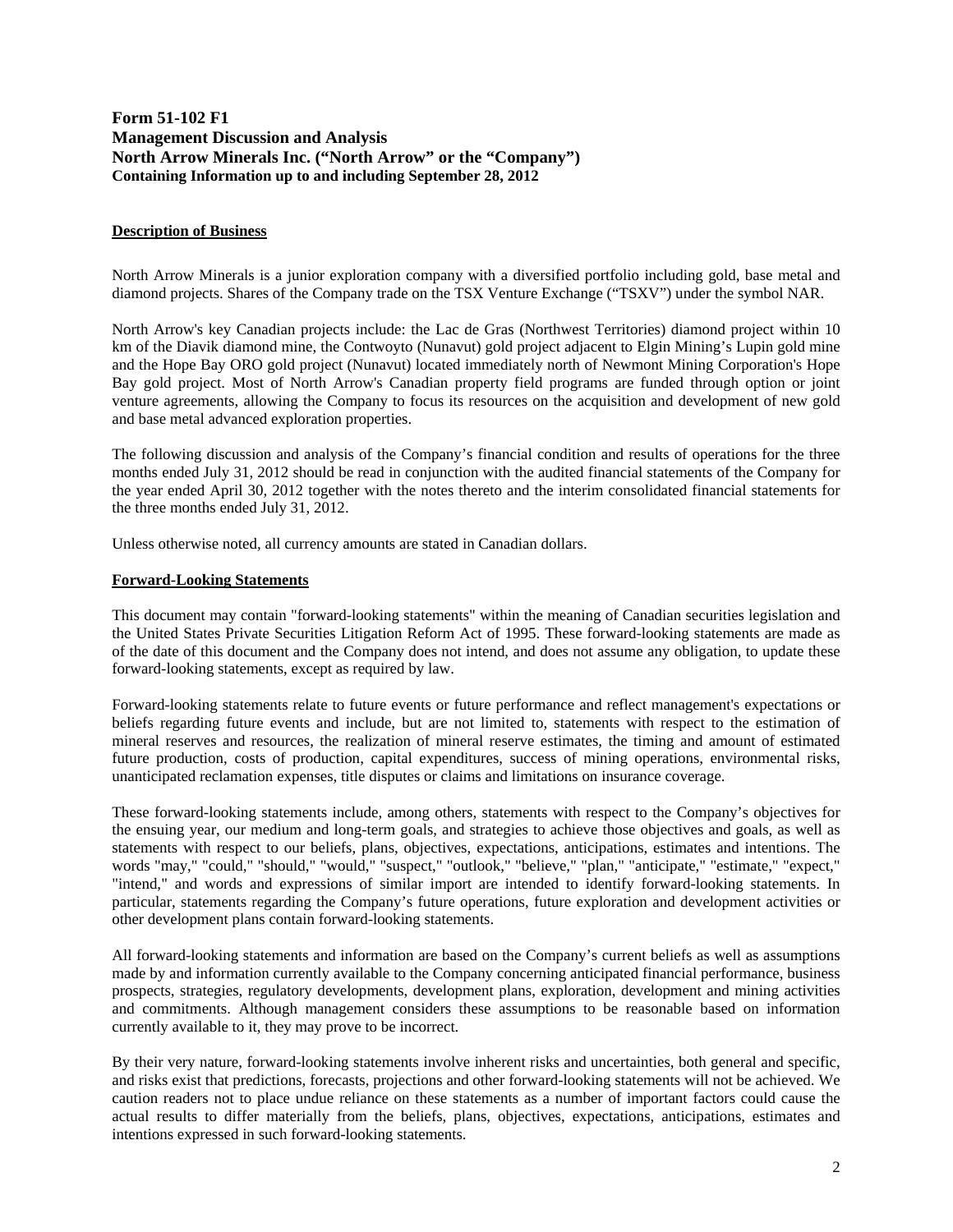These factors include, but are not limited to, developments in world financial and commodity markets, risks relating to fluctuations in the Canadian dollar and other currencies relative to the US dollar, changes in exploration plans due to exploration results and changing budget priorities of the Company or its joint venture partners, changes in project parameters as plans continue to be refined; possible variations in ore reserves, grade or recovery rates; accidents, labour disputes and other risks of the mining industry; delays in obtaining governmental approvals or financing, the effects of competition in the markets in which the Company operates, the impact of changes in the laws and regulations regulating mining exploration and development, judicial or regulatory judgments and legal proceedings, operational and infrastructure risks, and the Company's anticipation of and success in managing the foregoing risks. The Company cautions that the foregoing list of factors that may affect future results is not exhaustive. When relying on our forward-looking statements to make decisions with respect to the Company, investors and others should carefully consider the foregoing factors and other uncertainties and potential events. The Company does not undertake to update any forward-looking statement, whether written or oral, that may be made from time to time by the Company or on our behalf, except as required by law.

# **Highlights for the three months ended July 31, 2012 and subsequent events up to September 28, 2012**

North Arrow maintains a diversified portfolio of projects designed to provide a breadth of opportunity to discover metal resources. The Company's primary focus is on northern Canadian jurisdictions that are underexplored, and which in many cases have opportunities in close proximity to known deposits and mines. Where possible, the Company has entered into joint venture agreements on these projects to reduce the costs of exploration and capitalize on additional technical expertise.

In the three months ending July 31, 2012 the Company has continued to broaden its exploration strategy by adding projects and continuing to seek joint ventures to advance its properties. Highlights of these actions include:

- In June 2012, the Company entered into an agreement with Lupin Mines Incorporated, a wholly owned subsidiary of Elgin Mining Inc. Under the terms of the agreement Elgin can earn a 60% interest in the Company's Contwoyto gold project by spending \$6 million over a period of six years. The Contwoyto properties consist of six blocks (13,000 acres) of mining leases and claims located close to and adjoining the Lupin mine property, which is presently being explored by Elgin with the potential for restart of mining operations. The Contwoyto properties host a number of gold showings and untested geophysical anomalies and include the Dune and Pan prospects, located 25 km southeast and 12 km south of the Lupin mine, respectively.
- In July 2012, the Company announced that it had ceased all activities in Chile following a protracted legal dispute on the Agua Grande project and that no further exploration work is planned for Chile.
- \* In August 2012, the Company entered into an option agreement with Strongbow Exploration Inc. on Strongbow's Snowbird Nickel project. Under the terms of the agreement and subject to the Company completing an equity financing by December 31, 2012, the Company can earn a 50% interest in the Snowbird project by incurring \$4 million in exploration expenditures prior to December 31, 2016, including a firm commitment to spend \$30,000 prior to December 31, 2012. The Company and Strongbow are related by virtue of two common directors.

# **Exploration Projects Overview**

An overview of the exploration activities for the Company follows. For additional details the reader is referred to the Company's continuous disclosure documents available on SEDAR (www.sedar.com).

|                       | Expended<br>During | Write-offs &<br>Recoveries |                      |
|-----------------------|--------------------|----------------------------|----------------------|
| <b>April 30, 2012</b> | the Period         | During the                 | <b>July 31, 2012</b> |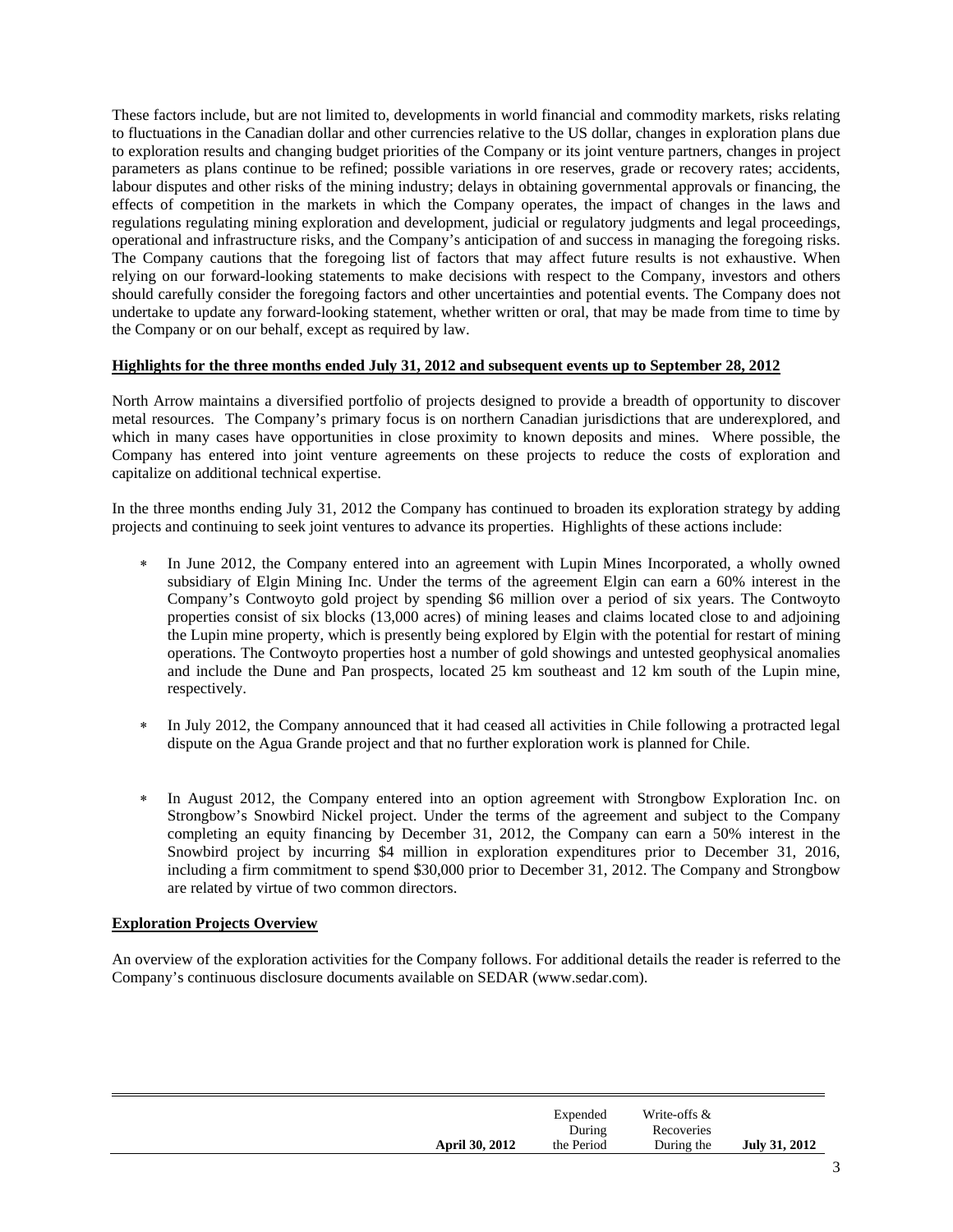| Gold and Base Metal Properties, NWT, Yukon and                                                                                       |                                                    |              |    |                          |                                                    |
|--------------------------------------------------------------------------------------------------------------------------------------|----------------------------------------------------|--------------|----|--------------------------|----------------------------------------------------|
| Nunavut                                                                                                                              |                                                    |              |    |                          |                                                    |
| <b>Exploration costs</b>                                                                                                             | \$<br>58,381                                       | \$<br>1,622  | \$ | $\overline{\phantom{0}}$ | \$<br>60,003                                       |
| Acquisition costs                                                                                                                    | 153,036                                            | 11,000       |    |                          | 164.036                                            |
| Geological and assays                                                                                                                | 5,796                                              | ٠            | ۰  |                          | 5,796                                              |
| Office and salaries                                                                                                                  | 22,323                                             |              |    |                          | 22,323                                             |
|                                                                                                                                      | 239,536                                            | 12,622       |    |                          | 252,158                                            |
| Diamond Properties, NWT and Nunavut<br><b>Exploration</b> costs<br>Acquisition costs<br>Geological and assays<br>Office and salaries | 234,702<br>42,918<br>153,489<br>126,608<br>557,717 | ٠            |    | $\overline{\phantom{a}}$ | 234,702<br>42,918<br>153,489<br>126,608<br>557,717 |
| <b>TOTAL</b>                                                                                                                         | \$<br>797,253                                      | \$<br>12,622 | \$ |                          | 809,875                                            |

Period

Unless otherwise stated below, the Company's Canadian exploration activities are conducted under the supervision of Gordon Clarke, P.Geol. (NT&NU) the Company's Vice-President, Exploration.

# *Gold and Base Metal Projects*

# Contwoyto Gold Project – Nunavut

In June 2012, the Company entered into an agreement with Lupin Mines Incorporated, a wholly owned subsidiary of Elgin Mining Inc. ("Elgin"). Under the terms of the agreement Elgin can earn a 60% interest in the Company's Contwoyto gold project by spending \$6 million over a period of six years. The Contwoyto project consists of six blocks (13,000 acres) of mining leases and claims located close to and adjoining Elgin's Lupin gold mine property, which is presently being explored by Elgin with the potential for restart of mining operations.

The Company's Contwoyto project claims contain known gold occurrences that have been subjected to various levels of mineral exploration up to and including diamond drilling. The Company's mining leases 3362 and 3407 contain the Dune and Pan gold prospects, respectively. Management believes that there is the potential to outline additional mineralization at Pan and Dune, as well as elsewhere within the Contwoyto claims and leases.

# Hope Bay ORO Gold Project – Nunavut

The Company's 100% owned ORO gold property is located in the Hope Bay Volcanic Belt (HBVB) in Nunavut and is the only strategically located land holding in the HBVB that is not held by Hope Bay Mining Ltd. (a wholly owned subsidiary of Newmont Mining Corporation). Newmont estimates that current potential resources within the HBVB are approximately 9 million ounces of gold, including the Doris, Madrid and Boston deposits (www.newmont.com/north-america). The Company's Hope Bay ORO Project is under option to Sennen Resources Ltd. ("Sennen"), and Sennen may earn up to a 60% interest in the project by making an initial cash payment of \$50,000 (received) and spending \$5 million over a five year period. A minimum expenditure of \$500,000 is required in the first year (complete).

The ORO leases cover an area of 40 sq. km that adjoins Newmont's property, with the Doris gold deposit located only 3.25 km to the south of the property boundary. The Doris deposit contains an indicated resource of 798,000 ounces of gold at a grade of  $19.31g/t$ , and mineralization occurs along a well-defined stratigraphic volcanic contact, which extends northward onto the Company's property. The ORO leases host numerous gold showings and potentially gold bearing structures including the Elu shear zone and Wombat zone.

A drilling program completed in 2011 has confirmed the continuity of gold mineralization along the Elu shear and additional drilling is warranted to fully outline gold mineralization associated with this structure. Further work to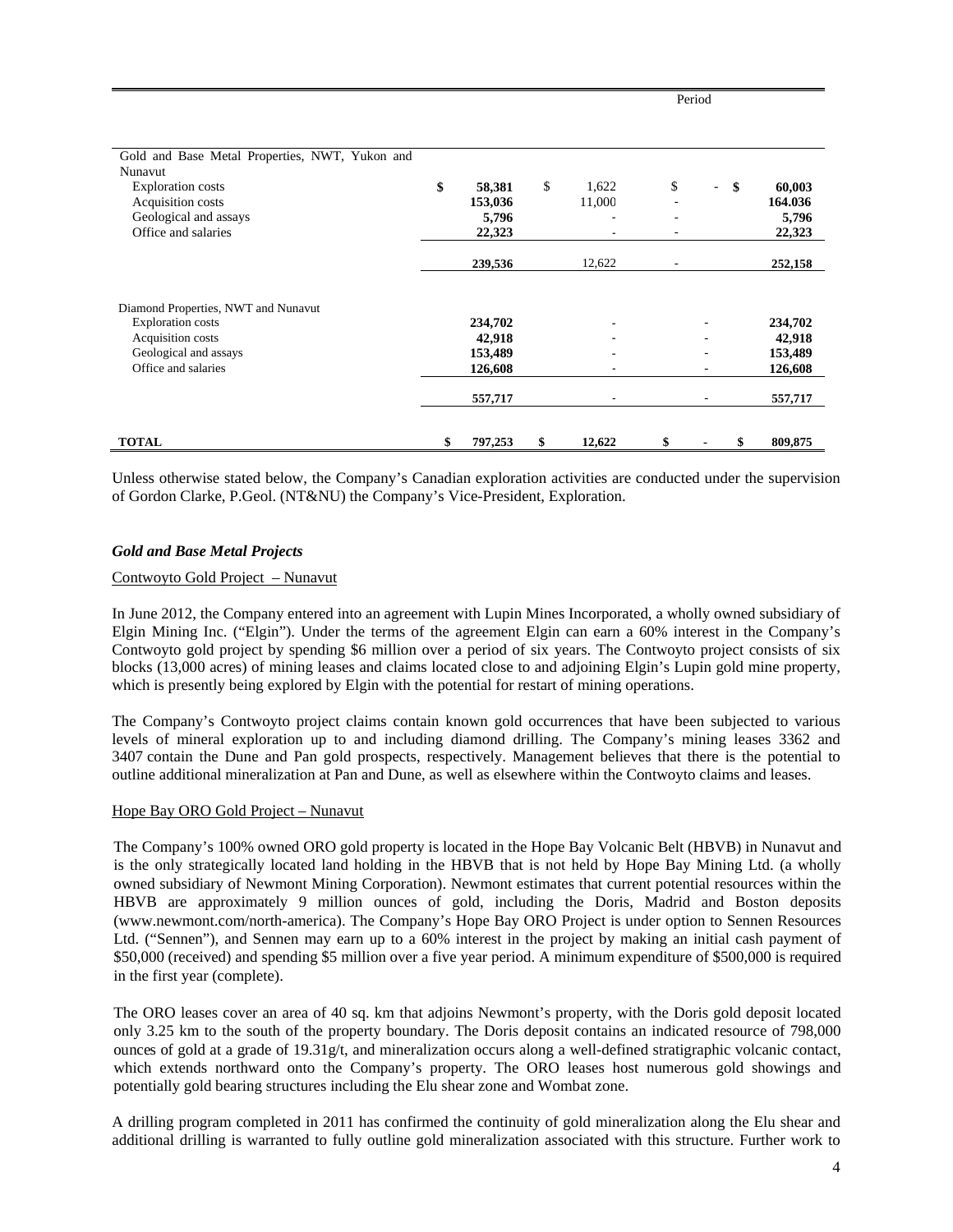identify other gold mineralized shears on the Oro property is also warranted and is planned for spring and summer 2013. This would include prospecting and the application of soil sampling to test for potentially hidden mineralized shears in overburden covered areas.

# Anialik Gold Project – Nunavut

The Greenstone Lake showing is located on a 762 acre portion of Inuit Owned Land parcel CO-30 under option from Nunavut Tunngavik Incorporated ("NTI") and forms part of the Anialik project. The initial Greenstone Lake showing was discovered in 1999 when a single sample returned 2.78 g/t gold from a quartz vein with 4% pyrite. Sampling in 2005 returned assays of over 1 g/t gold for six of eight samples described as being from sheared mafic volcanics with carbonate alteration and included assays of 33.83, 22.63 and 7.98 g/t gold. In September 2011, prospecting identified additional mineralized shears with six of twelve samples returning assays of greater than 1 g/t and including assays of 11.2, 6.8 and 3.6 g/t gold. All samples were from shear zones within mafic volcanic flows, tuffs and pillow lavas. The shear zones contain stringy quartz, and brown weathering carbonate, with accessory pyrite, and occasional arsenopyrite. Chlorite alteration is also prevalent. The shears strike just east of north, have sub-vertical dips and tend to occupy depressions. Width potential for individual shears is estimated between 1 to 20 metres. The sampling carried out to date has therefore identified a series of sub-parallel shears within a corridor measuring over 600 metres long and 50 metres wide. A program of detailed geologic mapping, sampling and ground geophysics is planned for the 2013 field season. If a feasibility study is completed on any area within the NTI properties, NTI has the option of taking either a 20% participating interest or a 7.5% net profits royalty in the specific area subject to study.

# Snowbird Project – Northwest Territories-Saskatchewan

In August 2012, the Company entered into an option agreement with Strongbow under which the Company could earn a 50% interest in Strongbow's Snowbird Nickel project. Under the terms of the agreement and subject to the Company completing an equity financing by December 31, 2012, the Company can earn a 50% interest by incurring \$4 million in exploration expenditures prior to December 31, 2016, including a firm commitment to spend \$30,000 prior to December 31, 2012. D. Grenville Thomas, the Company's President, CEO and a director, is also Chairman and a director of Strongbow, and Kenneth A. Armstrong, a director of the Company, is also Strongbow's President, CEO and a director.

The Snowbird project covers approximately 16,000 hectares (40,000 acres) along the southern extent of the Snowbird Tectonic Zone in northern Saskatchewan and southern Northwest Territories. The Snowbird Tectonic Zone is a geologic feature that is considered to be highly prospective for magmatic nickel copper sulphide mineralization and is known to host several deposits including Strongbow's Nickel King Ni-Cu-Co deposit in the Northwest Territories immediately to the north of the Snowbird project.

Exploration work previously completed by Strongbow has included airborne geophysical surveys, geochemical surveys, bedrock mapping and limited drilling. This work has identified a number of target areas where previously unknown mafic and ultramafic intrusions are coincident with electromagnetic and magnetic geophysical anomalies, geochemical anomalies and nickel-copper mineralization. The highest priority targets are located in the Opescal Lake area along the Saskatchewan – Northwest Territories border where a five kilometre long linear magnetic anomaly coincides with several electromagnetic conductors. These geophysical targets lie beneath glacial cover however they are within a broad area of mapped mafic and ultramafic rocks where prospecting has identified local occurrences of nickel-copper sulphide mineralization associated with norite and pyroxenite intrusions. Rocks collected in the area have returned values ranging from detection up to 1.17% Ni and 0.40% Cu. The Opescal Lake targets have never been previously drilled and will be a priority for ground geophysical surveys and diamond drilling during the winter of 2013.

# Seagull Tin Project – Yukon

In May 2011, the Company entered into an option agreement with Panarc Resources Ltd. ("Panarc") for the Seagull Tin project located approximately 156 km west of Watson Lake, Yukon. The project includes seventy-six claims totaling 3,925 acres staked by Panarc to cover historic tin showings. In the long-term the tin market is expected to remain strong, with major demand coming from the use of tin in solder for the growing electronics industry.

Under the terms of the option agreement, the Company made an initial cash payment of \$15,000 to Panarc and issued 100,000 common shares valued at \$18,000. In addition, the Company must incur aggregate exploration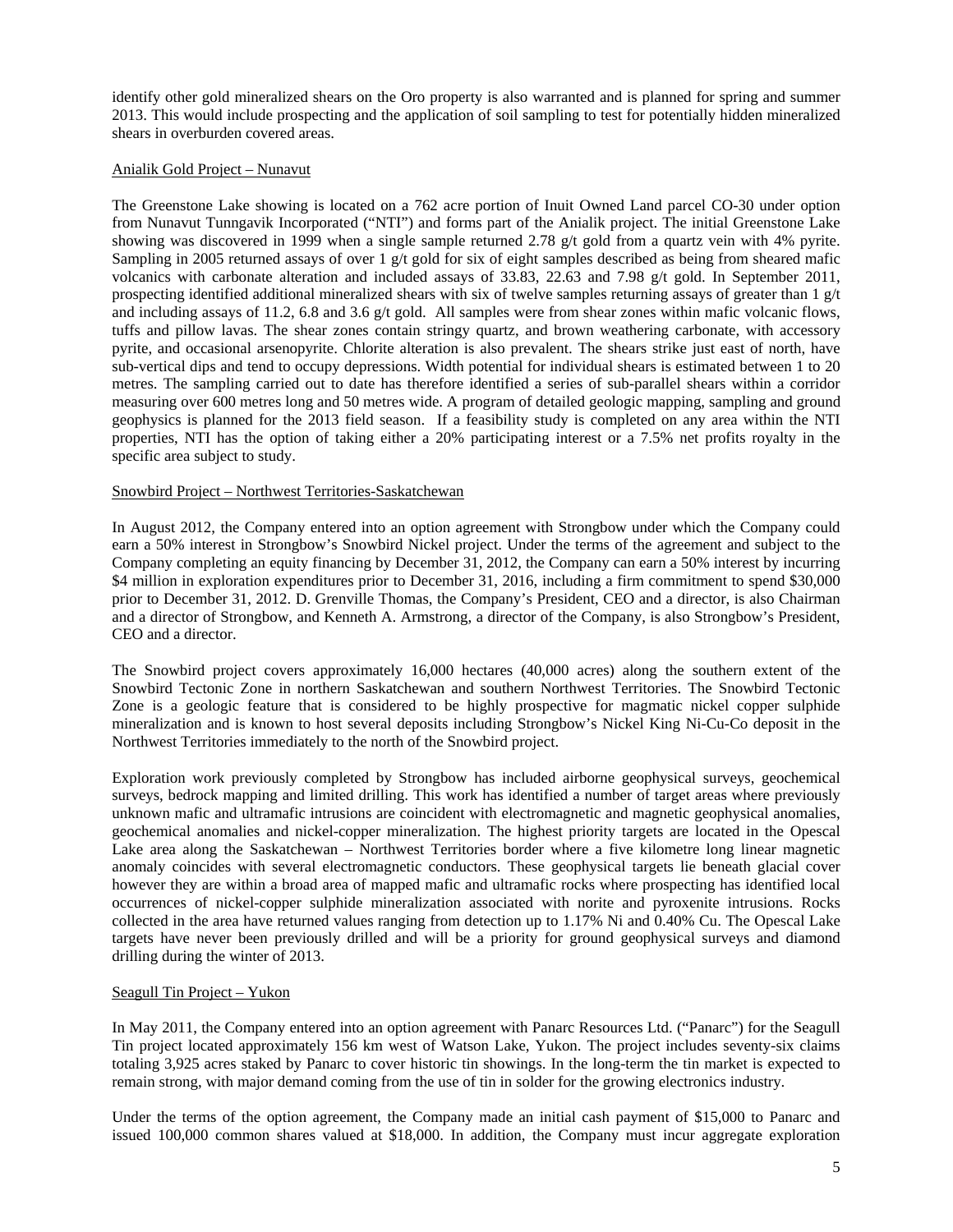expenditures of \$300,000 within a three-year period. Panarc will retain a royalty equal to 2.0% of net smelter returns, of which the Company may purchase one percentage point (1.0%) for \$1,000,000 such that the royalty would be reduced to 1.0%. At the time the option agreement was executed, Panarc and the Company were related by virtue of a common director.

Exploration work carried out in 2011 has secured land tenure for the seventy-six claims and the Company has currently delayed follow up sampling and ground geophysical programs until the 2013 field season.

# *Diamond Projects*

# Lac de Gras Diamond Project – Northwest Territories

The Company's Lac de Gras project originally consisted of over 81,000 acres and was a 50-50 joint venture with Dr. Chris Jennings who subsequently assigned his interest to Springbok Holdings Inc. ("Springbok"). The North Arrow / Springbok property is contiguous with a 226,000 acre block of claims held by Harry Winston Diamond Mines Ltd. ("Harry Winston"). Under the terms of an option agreement announced on September  $6<sup>th</sup>$  2011, the Company, Springbok and Harry Winston have agreed to amalgamate the two properties to form a "joint venture property" totaling over 307,000 acres. Harry Winston maintains an option to earn a 55% interest in the joint venture property by funding \$5,000,000 in exploration expenditures over a five year period. Upon exercising the option, a joint venture will be formed in which Harry Winston will hold a 55% interest and North Arrow and Springbok will equally share a 45% interest in the entire 307,000 acre joint venture property.

The joint venture property forms a very large, contiguous block of mineral claims and mining leases located within the prolific Lac de Gras diamondiferous kimberlite field in Canada's Northwest Territories, home to some of the richest diamond deposits in the world. The joint venture property directly adjoins the mineral leases that host the Diavik diamond mine, located only 10 km to the north. The Ekati diamond mine is located within 40 km to the northwest. The trend line defined by Diavik's mine project kimberlites runs directly through the centre of the joint venture property, while trend line defined by Ekati's mine project kimberlites crosses the western portion of the joint venture property.

Previous exploration has been carried out on portions of the joint venture property, but traditional surface till sampling for kimberlite mineral indicator trains has been hampered by thick glacial till cover. Preliminary work, including mapping local ice directions and till characteristics in preparation for a systematic basal till sampling program, has been carried out. Sampling is to be carried out using a helicopter portable reverse circulation drill capable of sampling a complete till column to reach basal till not accessed by previous sampling.

In July of 2012, Harry Winston notified the Company that planned work has been delayed due to lack of availability of the appropriate drilling equipment and the drilling program will commence as soon as permits are received and the appropriate equipment can be sourced.

# *Other Exploration Properties*

The Company maintains an interest in a number of additional, non-material exploration properties. The Company continues to review the available exploration data associated with these properties in an effort to evaluate ways to further advance these properties.

# **FINANCIAL CONDITION, LIQUIDITY, CAPITAL RESOURCES, OPERATIONS AND FINANCIAL RESULTS**

# **Overall performance**

|                                   | July 31, 2012 | April 30, 2012 | April 30, 2011 |
|-----------------------------------|---------------|----------------|----------------|
|                                   |               |                |                |
| Current assets                    | 68,741        | 93,331         | \$ 837,012     |
| Non-current assets                | 810,716       | 798.243        | 821,480        |
| Liabilities                       | (1,202,271)   | (1, 124, 949)  | (129, 445)     |
|                                   |               |                |                |
| Shareholders' equity (deficiency) | \$ (322, 814) | (233,375)      | \$1,529,047    |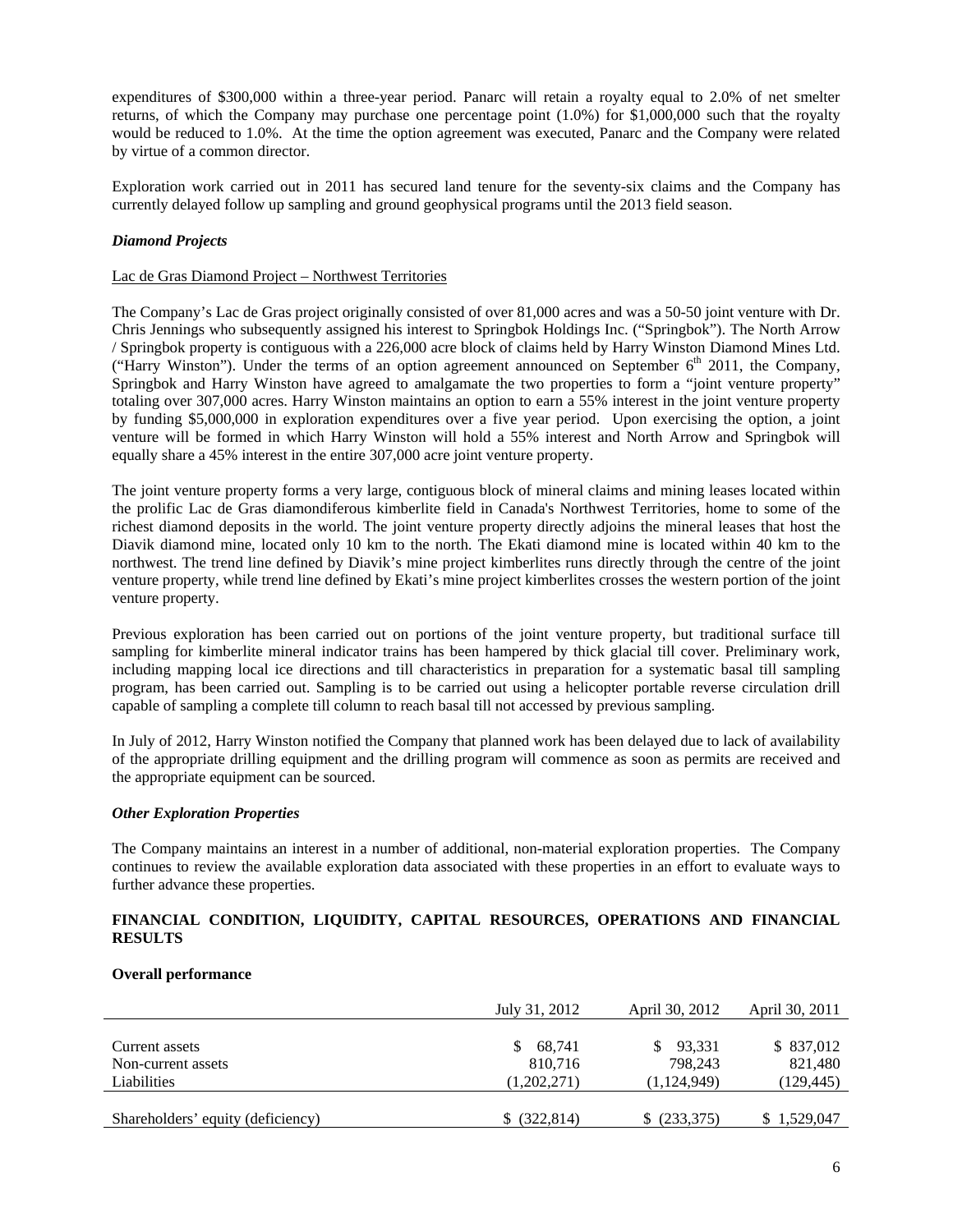During the first quarter the Company has focused its efforts on Canadian property acquisitions and raising funds for operations. Subsequent to July 31, 2012, the Company announced that it had entered into an agreement with a company, related by common directors, to earn a 50% interest in the Snowbird nickel project in Northern Saskatchewan, Canada. The Company plans to raise funds by way of private placements to finance ongoing exploration and operations.

# **Results of Operations**

During the three months ended July 31, 2012 (the "current quarter"), the Company recorded a net loss of \$101,902 or \$0.00 per share. This is compared with a net loss of \$406,822 or \$0.01 per share for the three months ended July 31, 2011 (the "comparative quarter"). The primary reason for the reduced loss for the current year is largely related to an overall reduction in operations including the operations in Chile.

Expenses for the current quarter decreased \$373,845 from the comparative quarter with the most significant reductions being: share-based compensation charges \$12,463 (2011- \$82,075), salaries and benefits \$18,306 (2011- \$66,778), property investigation costs \$1,546 (2011- \$71,338), professional fees \$1,846 (2011- \$72,126) and consulting fees \$17,325 (2011- \$55,000). In addition to the expenses for the year, the Company incurred non-cash accretion costs related to the convertible note of \$18,462 (2011- \$nil) and a write-off of \$nil (2011- \$33,309) of exploration and evaluation costs related to its' mineral properties.

Property investigation costs, the write-off of mineral properties, consulting and legal fees contributed significantly to the comparative period's loss and reflected the Company's activities in South America. During 2012, the Company ceased operations in South America and anticipates little or no additional expenditures related to South American operations.

During the current period, current assets decreased from \$93,331 to \$68,741 and exploration and evaluation assets increased from \$797,253 to \$809,875. The reduction in current assets was largely a result of the funding of ongoing operating activities and the use of funds to make property tenure costs associated with its Canadian property interests.

# **Summary of quarterly results**

The following table sets out selected unaudited quarterly financial information of North Arrow Minerals Inc. and is derived from the Company's unaudited quarterly consolidated financial statements prepared by management. The Company's interim consolidated financial statements are prepared in accordance with IFRS and are expressed in Canadian dollars.

|                       |                 |    |                   |    | <b>Basic Earnings</b>           |    |                     |
|-----------------------|-----------------|----|-------------------|----|---------------------------------|----|---------------------|
|                       |                 |    | Income or (Loss)  |    | (Loss) per share <sup>(1)</sup> |    |                     |
|                       |                 |    | from Continued    |    | from Continued                  |    |                     |
|                       |                 |    | Operation and Net |    | Operation and Net               |    | Earnings (Loss) per |
| <b>Quarter Ending</b> | Interest Income |    | Income (Loss)     |    | Income (Loss)                   |    | share               |
| July 31, 2012         |                 |    | (101, 902)        | \$ | (0.00)                          | \$ | (0.00)              |
| April 30, 2012        |                 | S  | (440,691)         | S  | (0.01)                          | S  | (0.01)              |
| January 31, 2012      | 113             | \$ | (855, 393)        | S  | (0.02)                          | S  | (0.02)              |
| October 31, 2011      | 179             | \$ | (380,881)         | S  | (0.01)                          | S  | (0.01)              |
| July 31, 2011         | 943             | \$ | (406, 822)        | S  | (0.01)                          | S  | (0.01)              |
| April 30, 2011        | 1,874           | \$ | (2,152,683)       | \$ | (0.04)                          | -S | (0.04)              |
| January 31, 2011      | 2,179           | \$ | (121,088)         | \$ | (0.01)                          | S  | (0.01)              |
| October 31, 2010      | 1,962           | \$ | (425, 617)        | \$ | (0.01)                          | S  | (0.01)              |

# **Statement of Compliance to International Financial Reporting Standards**

The Canadian Accounting Standards Board ("ASCB") confirmed in February 2008 that International Financial Reporting Standards ("IFRS") would replace Canadian generally accepted accounting principles ("GAAP") for publicly accountable enterprises for financial periods beginning on and after January 1, 2011. The Company adopted IFRS with a transition date of May 1, 2010.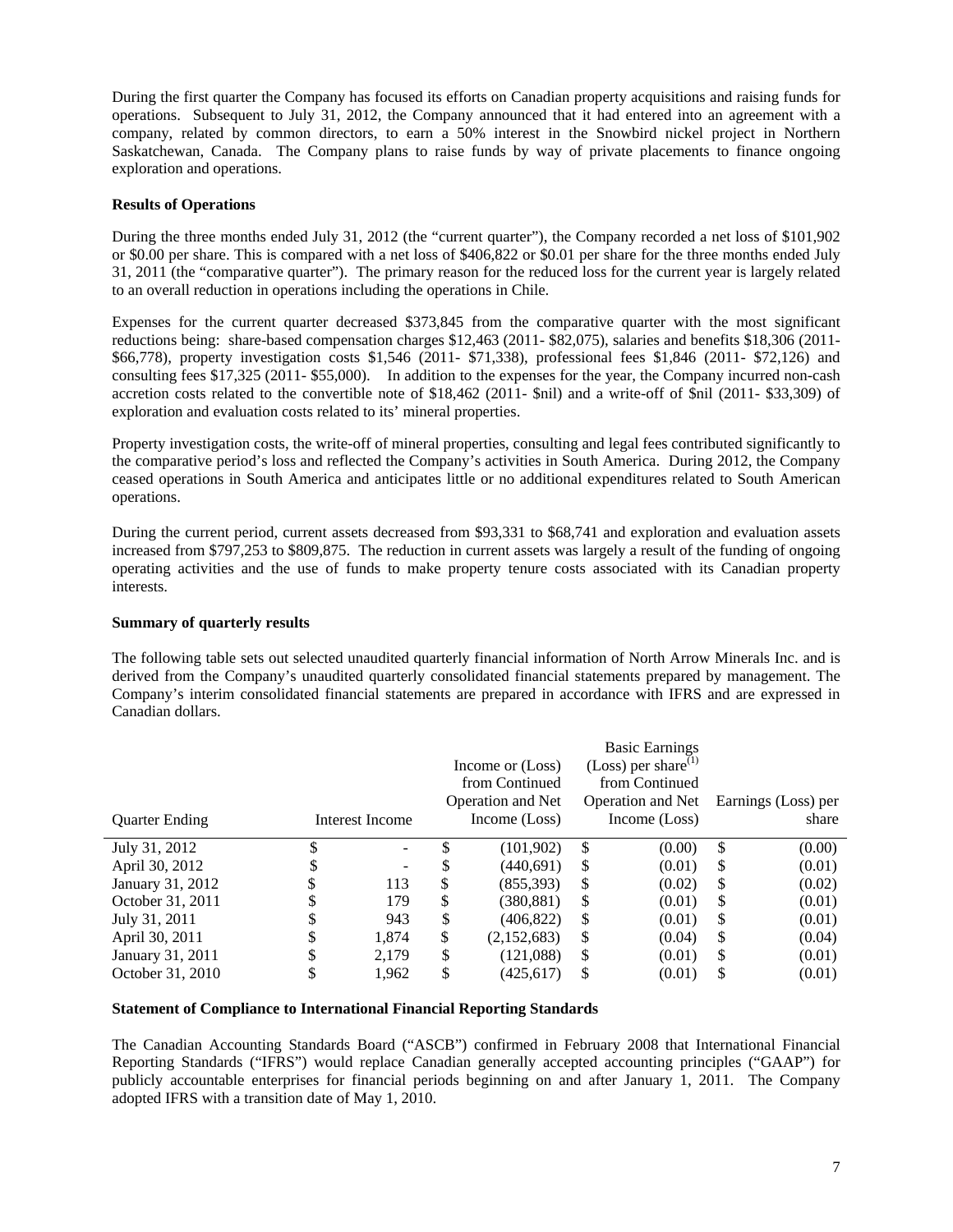The Company's consolidated financial statements have been prepared in accordance with International Accounting Standard 34, Interim Financial Reporting ("IAS 34") using accounting policies consistent with IFRS as issued by the International Accounting Standards Board ("IASB") and interpretations of the International Financial Reporting Interpretations Committee ("IFRIC"). Certain of the comparative numbers have been restated to conform with IFRS policies finalized April 30, 2012.

# **July 31, 2012 compared to April 30, 2012**

The Company's quarterly results can be affected by many factors such as seasonal fluctuations, variations in capital markets, the write-off of capitalized amounts, stock-based compensation costs, tax recoveries and legal matters.

During the first quarter of fiscal 2013 the Company incurred a loss of \$101,902, a \$65,807 increase in its working capital deficiency and a \$9,649 reduction of cash from April 30, 2012. The reduction in the Company's financial position is a result of its continued operations. During the current quarter the Company has reduced costs and focused on both the raising of funds and the advancement of its Canadian operations through joint ventures and/or other means.

# **Liquidity**

At July 31, 2012 the Company had a working capital deficiency of \$149,220 compared to a working capital deficiency of \$83,413 at April 30, 2012 and working capital of \$221,735 at July 31, 2011. During the current quarter the Company's cash position was reduced by \$9,649 (comparative quarter- \$112,791) as a result of funding its operating and investing activities.

# Operating activities

During the current quarter the Company's operating activities provided cash of \$1,578 (comparative quarter- use of cash \$188,114) arising from the funding of a loss of \$101,902 (comparative quarter- \$406,822) adjusted for the adding back of non-cash items such as share-based compensation \$12,463 (comparative quarter- \$82,075) write-offs \$nil (comparative quarter- \$33,309) accretion \$18,462 (comparative quarter- \$nil) and other non-cash working capital items \$54,763 (comparative quarter- \$103,205) such as changes in accounts receivable and payable.

# Investing activities

The Company's primary investing activity is the acquisition and exploration of mineral properties. During the current quarter, the Company spent \$11,227 (comparative quarter- \$86,909) on exploration and evaluation assets and received \$nil (comparative quarter - \$162,232) from advances from optionees.

# Financing activities

During the current and comparative quarters, the Company did not participate in any financing activities.

# **Capital Resources**

The Company's financial condition and future prospects are significantly affected by overall economic conditions. The Company has no source of operating revenue and relies on equity financings, joint ventures and warrant and stock option exercises to further exploration on its properties.

The Company's long-term financial success is dependent on management's ability to discover and develop economically viable mineral deposits. Actual funding requirements may vary from those planned due to a number of factors, including the progress of exploration activity and the Company's ability to raise additional funds on favourable terms. Management recognizes there will be risks involved that may be beyond their control. The Company intends to continue to use various strategies to minimize its dependence on equity capital, including the securing of joint venture partners where appropriate.

The Company's ability to generate cash is very much affected by the current market conditions, its share price and third party interest in its assets. In the current equity market, funds for companies at an early/grass-roots stage of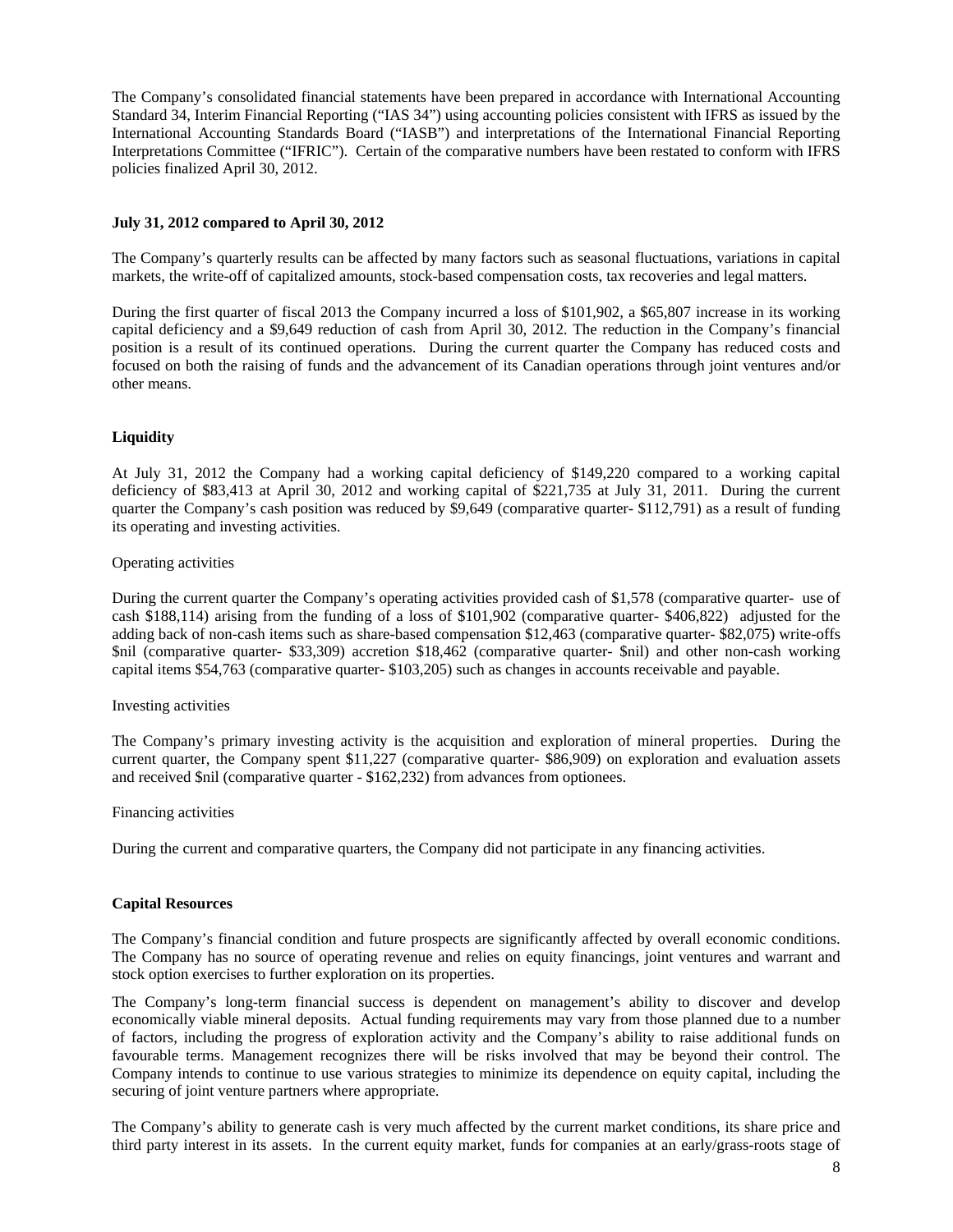exploration are limited and dilution to existing shareholders from an equity financing increases as the share price decreases. The Company has no credit facilities that could be used for ongoing operations because it has no operating cash flow.

In order to finance the Company's exploration programs and to cover administrative and overhead expenses, the Company raises money through equity sales, from the exercise of convertible securities and, in the past, from the sale of investments. Although the Company has had past success in obtaining financing, there can be no such assurance that it will be able to obtain adequate financing in the future or that the terms of any financing will be favourable. Many factors influence the Company's ability to raise funds, including the state of the resource market and commodities prices and, the climate for mineral exploration.

The Company's management actively manages its landholdings in an effort to keep those landholdings with the greatest exploration potential in good standing for as long as possible. The Company's management regularly reviews its cash position against future plans and makes decisions regarding these plans accordingly.

The Company will have to raise additional funds to further exploration efforts at its various exploration properties and to maintain its listing on the TSXV. The Company is seeking to minimize variable expenses to the extent possible and to seek joint venture partners to continue exploration of its mineral properties.

# **Risks and Uncertainties**

# Industry

An investment in natural resource companies involves a significant degree of risk. The degree of risk increases substantially where the Company's properties are in the exploration as opposed to the development stage. Investment in the securities of the Company should be considered as highly speculative due to the nature of the Company's business. The following additional risk factors should be given special consideration.

# Exploration, Development and Mining Risks

Exploring and developing mineral resource projects bears a high potential for all manner of risks. Additionally, few exploration projects successfully achieve development due to factors that cannot be predicted or foreseen. Moreover, even one such factor may result in the economic viability of a project being detrimentally impacted such that it is neither feasible nor practical to proceed. Mineral exploration involves many risks, which even a combination of experience, knowledge and careful evaluation may not be able to overcome. Operations in which the Company has a direct or indirect interest will be subject to all the hazards and risks normally incidental to exploration, development and production of base/precious metals, any of which could result in work stoppages, damage to property, and possible environmental damage. If any of the Company's exploration programs are successful, there is a degree of uncertainty attributable to the calculation of ore resources and corresponding grades being mined or dedicated to future production. Until ore is actually mined and processed, quantity of reserves and grade must be considered as estimates only. In addition, the quantity of reserves may vary depending on metal prices. Any material change in quantity of reserves, grade or recovery ratio, may affect the economic viability of the Company's properties. In addition, there can be no assurance that metal reserves in small-scale laboratory tests will be duplicated in larger scale tests under on-site conditions or during production. The Company closely monitors its activities and those factors, which could impact them, and employs experienced consulting, engineering, and legal advisors to assist in its risk management reviews.

The Company's properties are currently being assessed for exploration and as a result, the Company has no source of operating cash flow. Failure to obtain additional financing could result in a delay or indefinite postponement of further exploration. Development of the Company's mineral properties will only follow upon obtaining satisfactory exploration results. Mineral exploration and development involves a high degree of risk and few properties that are explored are ultimately developed into producing mines. There is no assurance that the Company's mineral exploration and development activities will result in any discoveries of bodies of ore. The long-term profitability of the Company's operations will be in part directly related to the cost and success of its exploration programs, which may be affected by a number of factors. Substantial expenditures are required to establish reserves through drilling, to develop metallurgical processes to extract the metal from the resources and, in the case of new properties, to develop the mining and processing facilities and infrastructure at any site chosen for mining. Although substantial benefits may be derived from the discovery of a major mineralized deposit, no assurance can be given that minerals will be discovered in sufficient quantities to justify commercial operations or that the funds required for development can be obtained on a timely basis.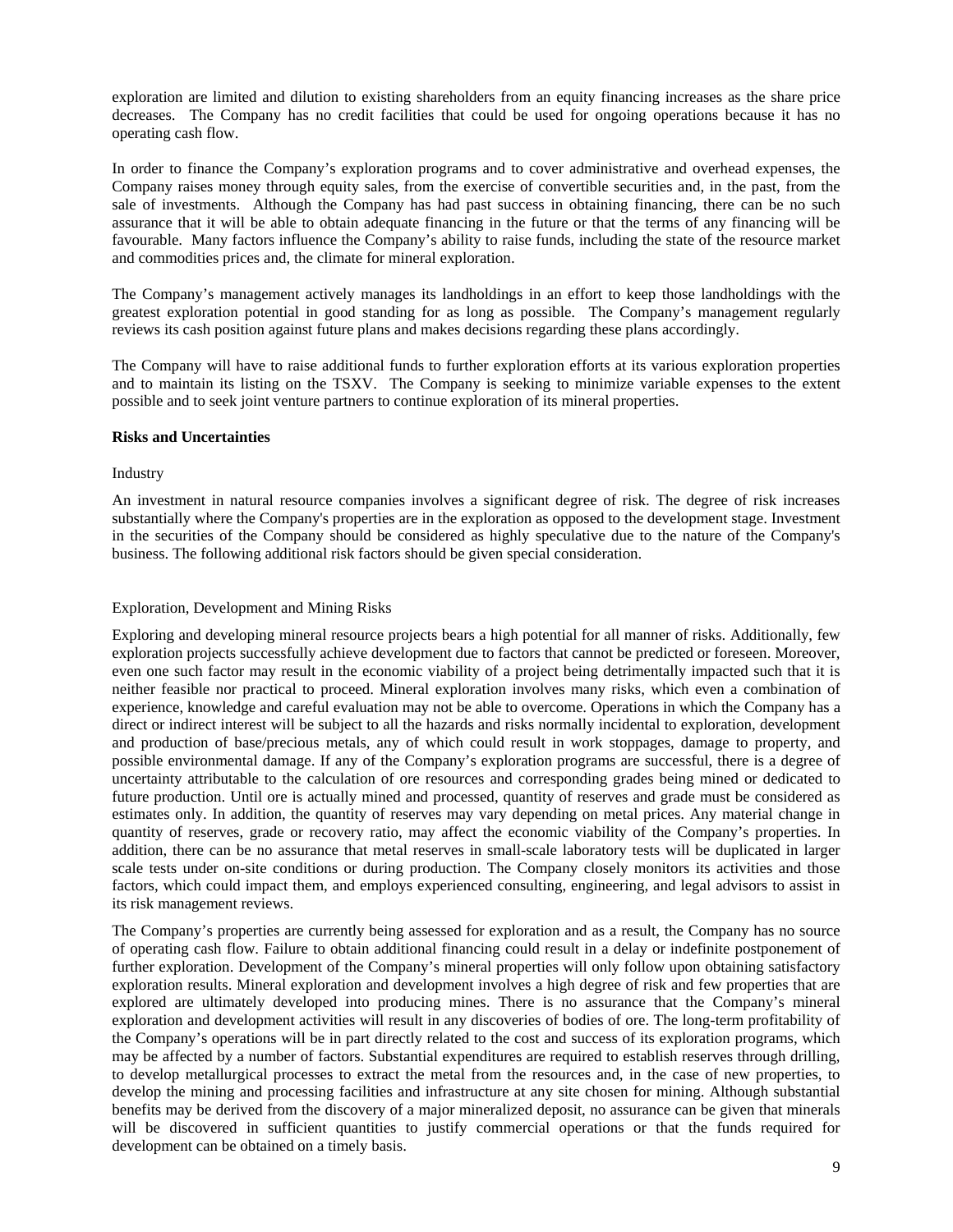### Foreign Operation Risks

Historically, the majority of the Company's expenses have been denominated in Canadian Dollars so its exposure to foreign exchange risk has been limited. Exploration activities outside of Canada can expose the Company to foreign exchange risk. Presently, the Company does not use foreign-exchange contracts to mitigate this risk, but that may change in future, depending upon the size of the Company's exploration programs denominated in currencies other than the Canadian Dollar.

#### Insurance

The Company's involvement in the exploration for mineral properties may result in the Company becoming subject to liability for pollution, property damage, personal injury or other hazards. Although the Company may have insurance to address many risks, such insurance has limitations on liability that may not be sufficient to cover the full extent of such liabilities. In addition, such risks may not, in all circumstances be insurable or, in certain circumstances, the Company may elect not to obtain insurance to deal with specific risks due to the high premiums associated with such insurance or other reasons. The payment of such uninsured liabilities would reduce the funds available to the Company. The occurrence of a significant event that the Company is not fully insured against, or the insolvency of the insurer of such event, could have a material adverse effect on the Company's financial position, results of operations or prospects.

#### Environmental Risks

All phases of the mineral exploration and development business present environmental risks and hazards and are subject to environmental legislation. Environmental legislation provides for, among other things, restrictions and prohibitions on spills, releases or emissions of various substances used and or produced in association with mining exploration and mining operations. The legislation typically requires that facility sites be operated, maintained, abandoned and reclaimed to the satisfaction of applicable regulatory authorities. Compliance with such legislation can require significant expenditures and a breach may result in the imposition of fines and penalties, some of which may be material. Environmental legislation is evolving in a manner expected to result in stricter standards and enforcement, larger fines and liability and potentially increased capital expenditures and operating costs. The discharge of pollutants into the air, soil or water may give rise to liabilities to foreign governments and third parties and may require the Company to incur costs to remedy such discharge. No assurance can be given that the application of environmental laws to the business and operations of the Company will not result in a curtailment of production or a material increase in the costs of production, development or exploration activities or otherwise adversely affect the Company's financial condition, results of operations or prospects.

# Prices, Markets and Marketing of Base/Precious Metals

The Company's revenues, if any, are expected to be in large part derived from the mining and sale of base/precious metals or interests related thereto. The price of those commodities has fluctuated widely, particularly in recent years, and is affected by numerous factors beyond the Company's control including international economic and political trends, expectations of inflation, currency exchange fluctuations, interest rates, global or regional consumptive patterns, speculative activities, increased production due to new mine developments and improved mining and production methods. The effect of these factors on the price of base/precious metals, and therefore the economic viability of any of the Company's exploration projects, cannot accurately be predicted.

The marketability of any minerals acquired or discovered may be affected by numerous factors which are beyond the control of the Company and which cannot be accurately predicted, such as the proximity and capacity of milling facilities, mineral markets and processing equipment and governmental regulations including regulations relating to royalties, allowable production and importing and exporting of minerals.

# Substantial Capital Requirements and Liquidity

The Company anticipates that it will make substantial capital expenditures for the acquisition, exploration, development and production of its mineral properties in the future. The Company currently has no revenue and may have limited ability to expend the capital necessary to undertake or complete future drilling programs. There can be no assurance that debt or equity financing, or cash generated by operations will be available or sufficient to meet these requirements or for other corporate purposes or, if debt equity financing is available, that it will be on terms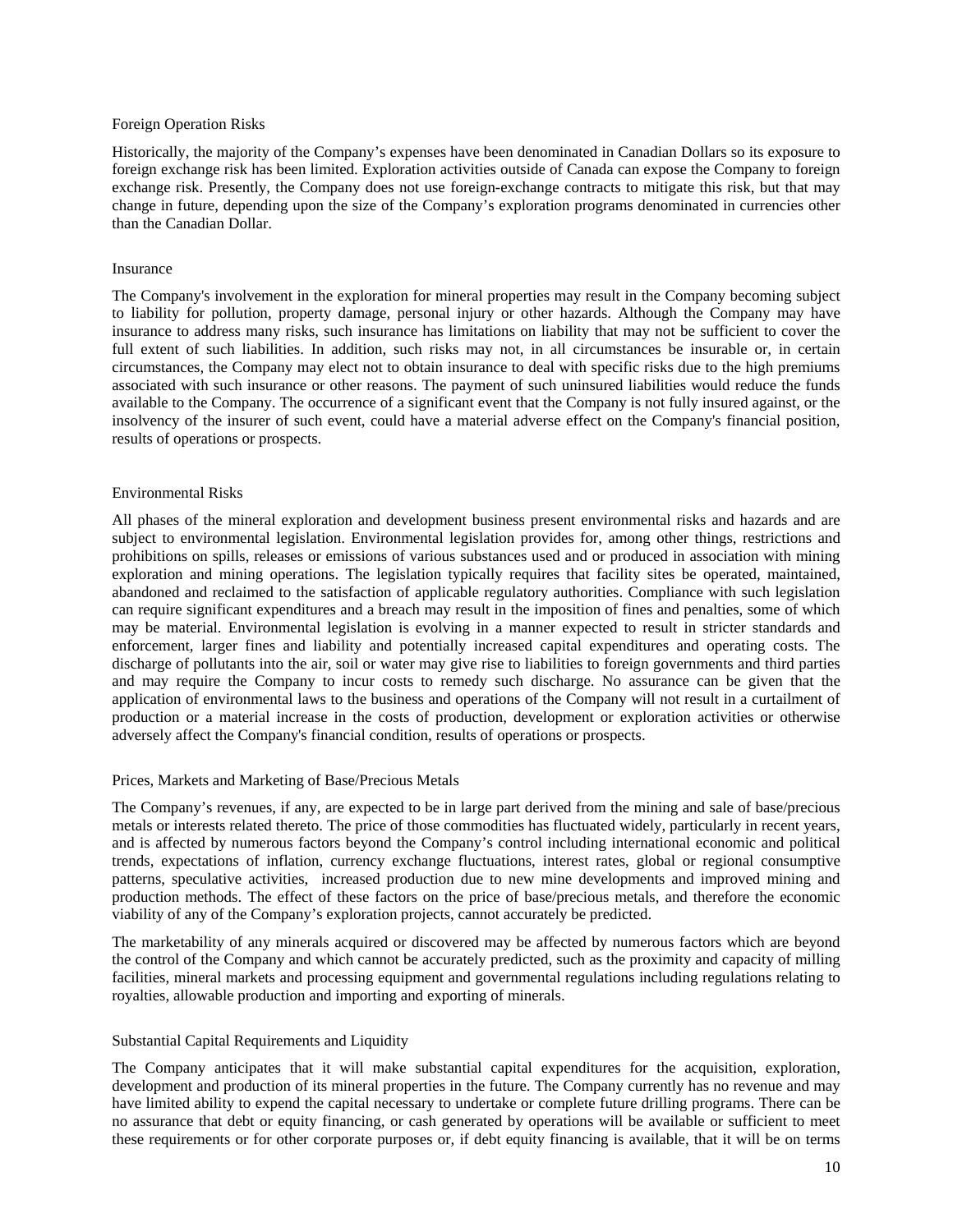acceptable to the Company. Moreover, future activities may require the Company to alter its capitalization significantly. The inability of the Company to access sufficient capital for its operations could have a material adverse effect on the Company's financial condition, results of operations or prospects.

# Convertible Note Payable and Issuance of Debt

From time to time the Company may enter into transactions or activities that may be financed with debt which could impair the Company's ability to obtain additional financing in the future. On August 31, 2011, the Company closed a \$1,000,000 private placement of a convertible note with Anglo-Celtic Exploration Ltd. ("Anglo Celtic"), a private company controlled by a director of the Company. The term of the loan is for two years, to August 31, 2013. If the Company fails to repay the loan in full by August 31, 2012 (not repaid) or if the Company and Anglo-Celtic amend or re-negotiate the terms of the loan in future, Anglo-Celtic will have the right to convert the principal amount of the note into both common shares and an equal number of warrants, such warrants being exercisable until the August 31, 2013 due date. The inability of the Company to access sufficient capital for the repayment of the convertible note could have a material effect on the Company's financial condition, results of operations or prospects.

# **Outstanding Share Data**

The Company's authorized capital is unlimited common shares without par value. As at September 28, 2012, there were 52,758,378 common shares issued and outstanding. As at September 28, 2012 the Company had the following options outstanding:

|         | Number of<br><b>Shares</b> | Exercise<br>Price | Number of<br><b>Shares</b><br>Vested | <b>Expiry Date</b> |
|---------|----------------------------|-------------------|--------------------------------------|--------------------|
| Options |                            |                   |                                      |                    |
|         | 1,180,000                  | 0.20              | 1,180,000                            | June 4, 2014       |
|         | 200,000                    | 0.30              | 200,000                              | September 2, 2014  |
|         | 1,000,000                  | 0.20              | 750,000                              | September 28, 2012 |
|         | 770,000                    | 0.20              | 385,000                              | May 12, 2016       |
|         | 170,000                    | 0.20              | 85,000                               | November 3, 2016   |
|         | 3,320,000                  |                   |                                      |                    |

In addition, the Company has a \$1,000,000 convertible note payable outstanding that can be converted into 4,000,000 common shares at a price of \$0.25 per share and an equal number of warrants.

# **Transactions with Related Parties**

Balances and transactions between the Company and its subsidiary have been eliminated on consolidation and are not disclosed in this note. Details of the transactions between the Company and other related parties are disclosed below.

a) *Related party transactions* 

Certain companies which have an officer and/or director or former officer and/or director in common and render services or are charged for certain services as follows:

|                                      | Nature of transactions            |
|--------------------------------------|-----------------------------------|
| Anglo-Celtic Exploration Ltd.        | Interest and consulting           |
| Strongbow Exploration Inc.           | Exploration and administration    |
| <b>Stornoway Diamond Corporation</b> | Administration                    |
| International Northair Mines Ltd.    | Accounting and corporate services |

The Company incurred the following transactions in the normal course of operations in connection with companies which have an officer and/or director in common or with a company in which an officer of the Company is a partner.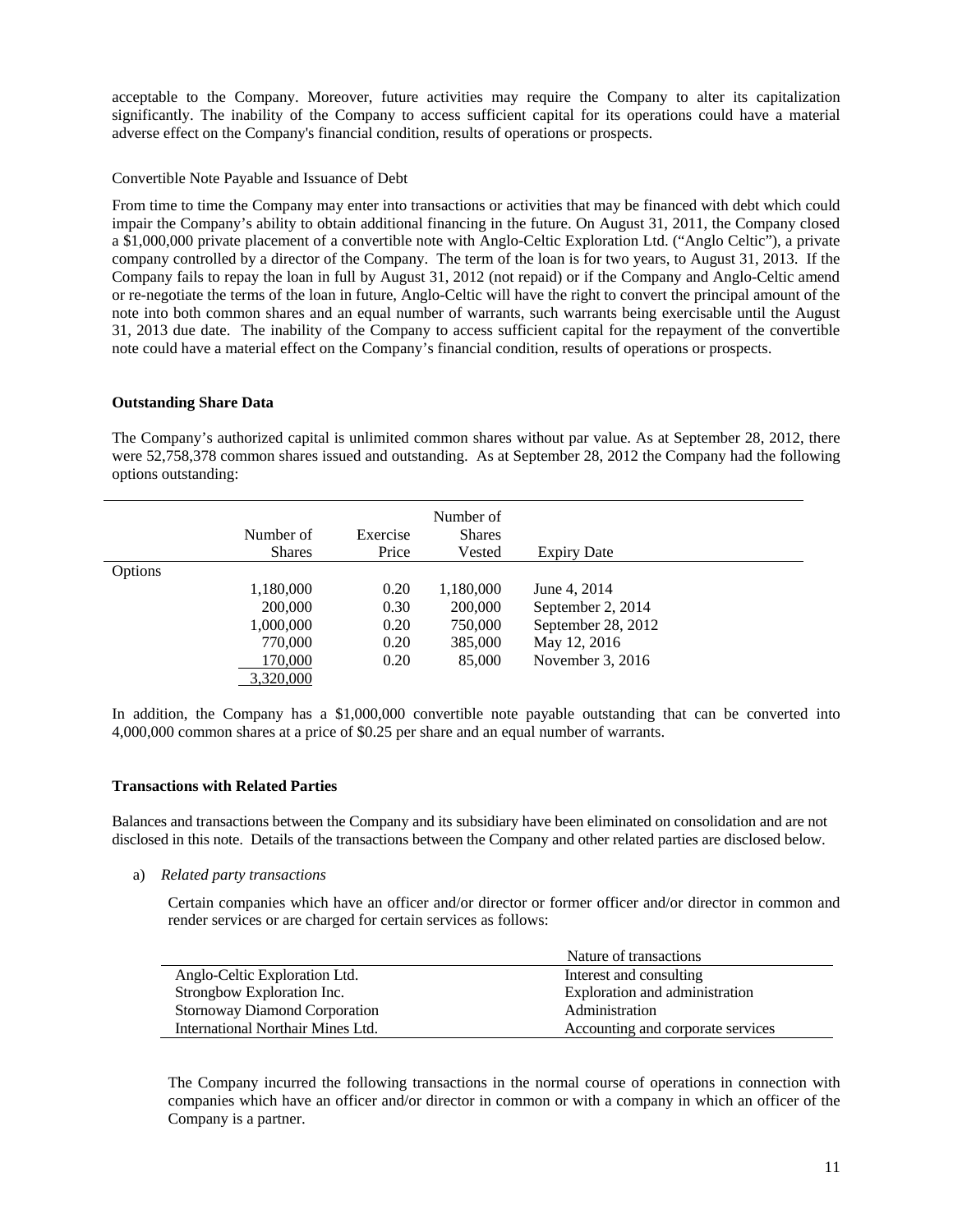- a) During the three months ended July 31, 2012, the Company paid or accrued \$4,116 (2011 \$21,752) for shared technical services and rent to Strongbow.
- b) During the three months ended July 31, 2012, the Company paid or accrued \$23,784 (2011 \$4,597) for administrative, corporate secretarial and accounting services to related parties.
- c) During the three months ended July 31, 2012, the Company paid consulting fees of \$nil (2011 \$55,000) to a company controlled by a director and a company controlled by an officer of the Company.
- d) Included in prepaid expenses as at July 31, 2012 is \$nil (2011 \$10,000) paid to the President of the Company for future management services.
- e) During the three months ended July 31, 2012, the Company paid or accrued \$nil (2011 \$4,015) for office rent to a company controlled by a director.

 The remuneration of directors and other members of key management personnel during the three month period ending July 31, 2012 were as follows:

|                                                            |                            | <b>Three Months</b> | Three Months Ended |                  |  |  |
|------------------------------------------------------------|----------------------------|---------------------|--------------------|------------------|--|--|
|                                                            | <b>Ended July 31, 2012</b> |                     |                    | July 31, 2011    |  |  |
| Salaries <sup>1</sup><br>Share-based payments <sup>2</sup> | \$                         | ۰<br>4.259          | \$                 | 89,644<br>81,583 |  |  |
| Total                                                      | \$                         | 4.259               |                    | 171,227          |  |  |

1 – When key management is working specifically on mineral properties their time is capitalized against the mineral property.

2 – Share-based payments are the fair value of options that have been granted to directors and key management personnel.

# **Commitments/Convertible Note Payable**

On August 31, 2011, the Company closed a \$1,000,000 private placement of a convertible promissory note with Anglo-Celtic Exploration Ltd. ("Anglo Celtic"), a private company controlled by D. Grenville Thomas, who is a director of the Company. The private placement consists of a convertible note, structured as an unsecured, interest bearing loan of \$1,000,000. Anglo-Celtic may convert at any time all or a portion of the principal amount outstanding into common shares of the Company at \$0.25 per share, which would result in the issuance of up to 4,000,000 common shares if the entire principal amount is converted. The loan bears interest at the Royal Bank Prime Rate plus 400 basis points. The loan accrues interest to the date of repayment; interest is calculated and accrued on a monthly basis.

The term of the loan is for two years, to August 31, 2013. Anglo-Celtic did not receive any warrants upon issuance of the convertible note, however, if the Company fails to repay the loan in full by August 31, 2012 (not repaid) or if the Company and Anglo-Celtic amend or re-negotiate the terms of the loan, Anglo-Celtic will have the right to convert the principal amount of the note into both common shares and an equal number of warrants, such warrants being exercisable until the August 31, 2013 due date.

The convertible note has been segregated into its respective debt and equity components on the date of issuance. The debt component, representing the fair value of the liability at inception, is recorded as a long-term liability. The remaining component, representing the residual value ascribed to the holder's option to convert the principal balance into common shares, is classified in shareholders' equity as "equity component of convertible note". Over the term of the note, the debt component will be accreted to the face value of the note by the recording of additional interest expense.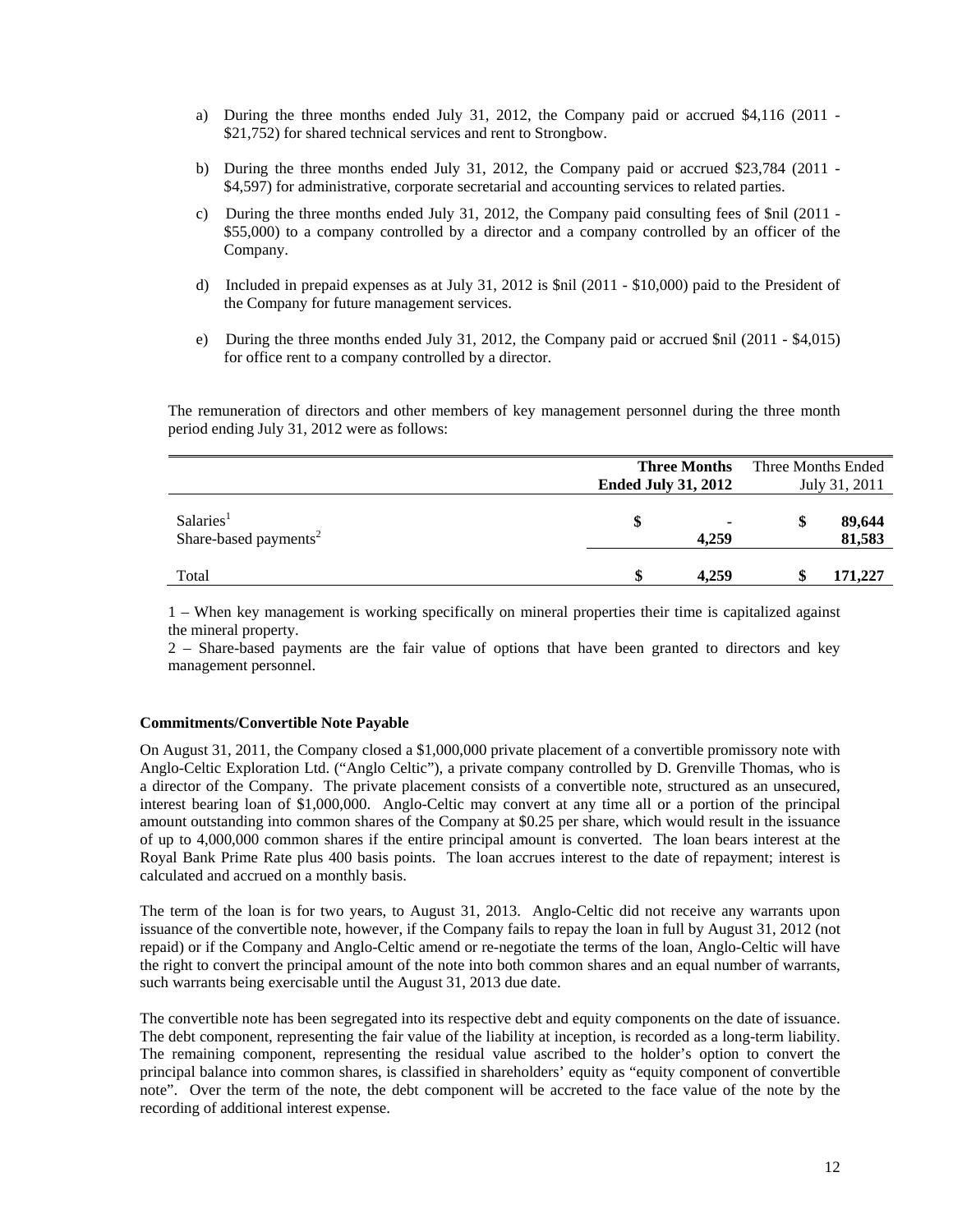|                                           | July 31, 2012 |           |    | April 30, 2012 |  |  |
|-------------------------------------------|---------------|-----------|----|----------------|--|--|
| Principal amount                          |               | 1.000.000 |    | 1,000,000      |  |  |
| Less equity component of convertible note |               | (137,996) |    | (137,996)      |  |  |
| Accrued interest                          |               | 64.310    |    | 46,667         |  |  |
| Accretion                                 |               | 57.996    |    | 39,534         |  |  |
| Liability component                       |               | 984.310   | \$ | 948,205        |  |  |

# **CHANGES IN ACCOUNTING POLICIES AND CRITICAL ACCOUNTING ESTIMATES,JUDGMENTS AND ASSUMPTIONS**

# **Nature and continuance of operations**

The Company is in the process of acquiring and exploring its exploration and evaluation assets and has not yet determined whether these properties contain reserves that are economically recoverable. These financial statements have been prepared on the assumption that the Company is a going concern, meaning that it will continue in operation for the foreseeable future and will be able to realize assets and discharge liabilities in the normal course of operations. At July 31, 2012, the Company has a deficit of \$12,340,467, a \$322,814 shareholders' deficiency and no current source of revenue. The Company's continuation as a going concern is dependent on it's' ability to raise funds sufficient to meet current and future obligations. Management plans to raise additional funds through private placement financings. There can be no assurances that management's plans for the Company will be successful. These material uncertainties may cast significant doubt upon the Company's ability to continue as a going concern. These financial statements do not include any adjustments to the recoverability and classification of assets and liabilities that might be necessary, should the Company be unable to continue as a going concern.

# **Significant accounting policies**

The July 31, 2012 Management Discussion and Analysis should be read in conjunction with the audited annual financial statements of the Company for a listing of the Company's significant accounting policies.

# **Significant accounting estimates and judgments**

The preparation of financial statements requires management to make judgments, estimates and assumptions that affect the application of policies and reported amounts of assets and liabilities, profit and expenses. The estimates and associated assumptions are based on historical experience and various other factors that are believed to be reasonable under the circumstances, the results of which form the basis of making the judgments about carrying values of assets and liabilities that are not readily apparent from other sources. Actual results may differ from these estimates. The estimates and underlying assumptions are reviewed on an ongoing basis. Revisions to accounting estimates are recognized in the period in which the estimate is revised if the revision affects only that period or in the period of the revision and future periods if the revision affects both current and further periods if the review affects both current and future periods.

# **Critical accounting estimates**

Significant assumptions relate to, but are not limited to, the following:

- The carrying value and the recoverability of exploration and evaluation assets, which are included in the statements of financial position;
- Environmental rehabilitation is calculated using available market factors;
- The inputs used in accounting for share-based payment expense which is included in the statement of comprehensive loss. These estimates are derived using the Black-scholes option pricing model or are based on the value of comparable goods and services. Inputs are determined using readily available market data.
- The inputs used in determining the liability and equity components of the convertible note.
- The recognition of deferred tax assets is determined on whether it is more probable than not that these assets will be recovered.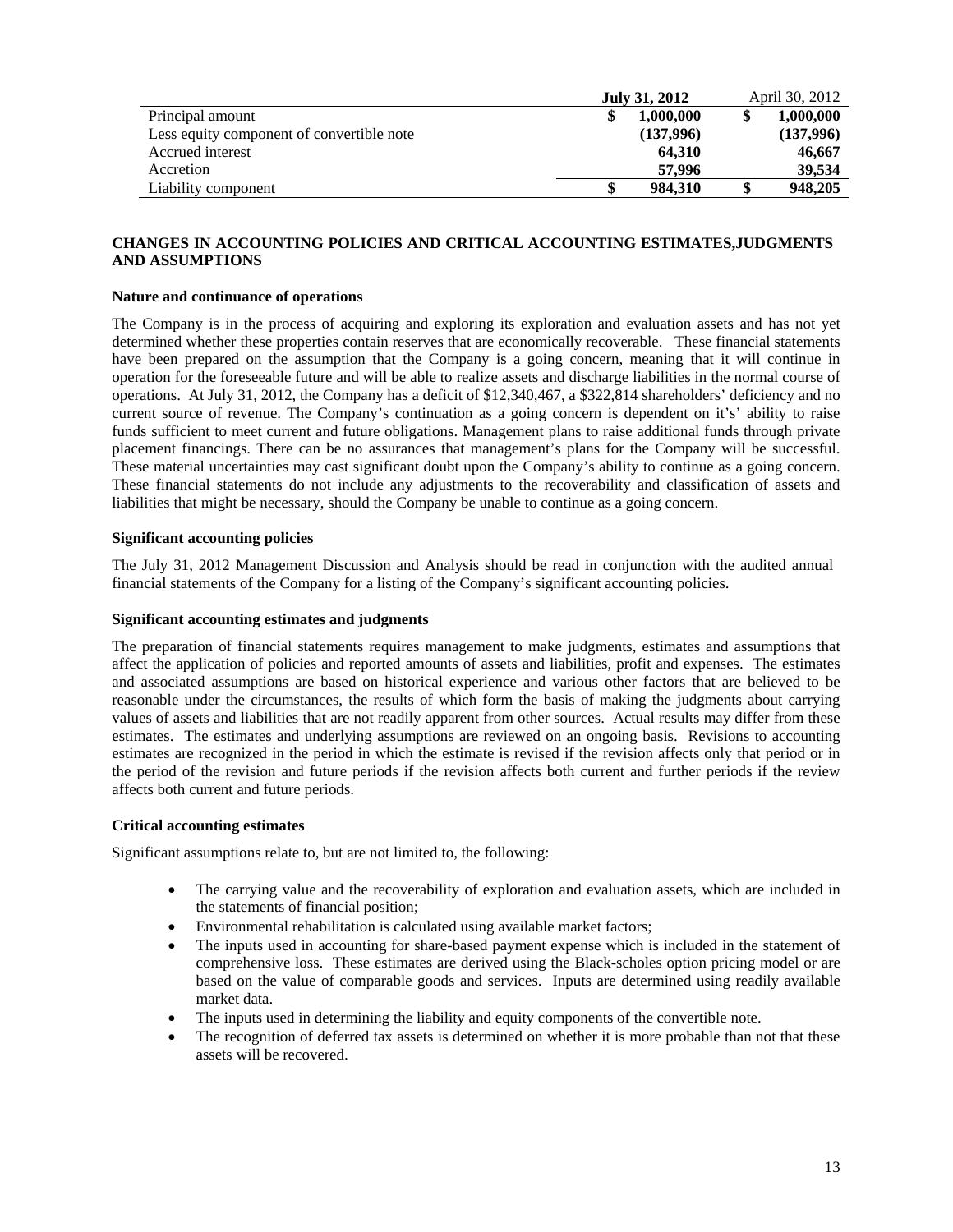### **New standards not yet adopted**

The following new standards, amendments to standards and interpretations have been issued but are not effective during the year ended April 30, 2012:

- IFRS 9 New financial instruments standard that replaces IAS 39 for classification and measurement of financial assets<sup>(iii)</sup>
- IFRS 10 New standard to establish principles for the presentation and preparation of consolidated financial statements when an entity controls multiple entities<sup>(i)</sup>
- IFRS 11 New standard to account for the rights and obligations in accordance with a joint  $a$ greement<sup> $(i)$ </sup>
- IFRS 12 New standard for the disclosure of interests in other entities not within the scope of IFRS  $9/IAS$  39<sup>(i)</sup>
- IFRS 13 New standard on the measurement and disclosure of fair value $^{(i)}$
- IAS 1 Presentation of other comprehensive income<sup>(ii)</sup>
- (Amendment)
- IAS 28 (Amendment) New standard issued that supercedes IAS 28 (2003) to prescribe the accounting for investments in associates and joint ventures $^{(i)}$ 
	- i) Effective for annual periods beginning on or after January 1, 2013
	- ii) Effective for annual periods beginning on or after July 1, 2012
	- iii) Effective for annual periods beginning on or after January 1, 2015

The Company anticipates that the application of these standards, amendments and interpretations will not have a material impact on the results and financial position of the Company.

# **FINANCIAL INSTRUMENTS AND RISK MANAGEMENT**

Financial instruments measured at fair value are classified into one of three levels in the fair value hierarchy according to the relative reliability of the inputs used to estimate the fair values. The three levels of the fair value hierarchy are:

- Level 1 Unadjusted quoted prices in active markets for identical assets or liabilities;
- Level 2 Inputs other than quoted prices that are observable for the asset or liability either directly or indirectly; and
- Level 3 Inputs that are not based on observable market data.

The Company's financial instruments consist of cash, marketable securities, receivables, accounts payable and accrued liabilities, due to related parties and a convertible note. Cash is carried at fair value using a level 1 fair value measurement. The carrying value of receivables, accounts payable and accrued liabilities and due to related parties approximate their fair values due to their immediate or short-term maturity. Marketable securities are recorded at fair value based on the quoted market prices in active markets at the balance sheet date, which is consistent with level 1 of the fair value hierarchy.The Company's convertible note is a compound financial instrument that contains a liability component and an equity component, being the conversion feature on the note. The fair value of the liability component is determined first with any residual value allocated to the equity component. The fair value of the liability component was determined using a level 3 fair value measurement.Over the term of the convertible note, the liability amount will increase to the face value of the convertible note through the accretion of interest.

The Company is exposed to a variety of financial risks by virtue of its activities, including credit risk, interest rate risk, liquidity risks, foreign currency risk, and equity market risk. The Company's objective with respect to risk management is to minimize potential adverse effects on the Company's financial performance. The Board of Directors provides direction and guidance to management with respect to risk management. Management is responsible for establishing controls and procedures to ensure that financial risks are mitigated to acceptable levels.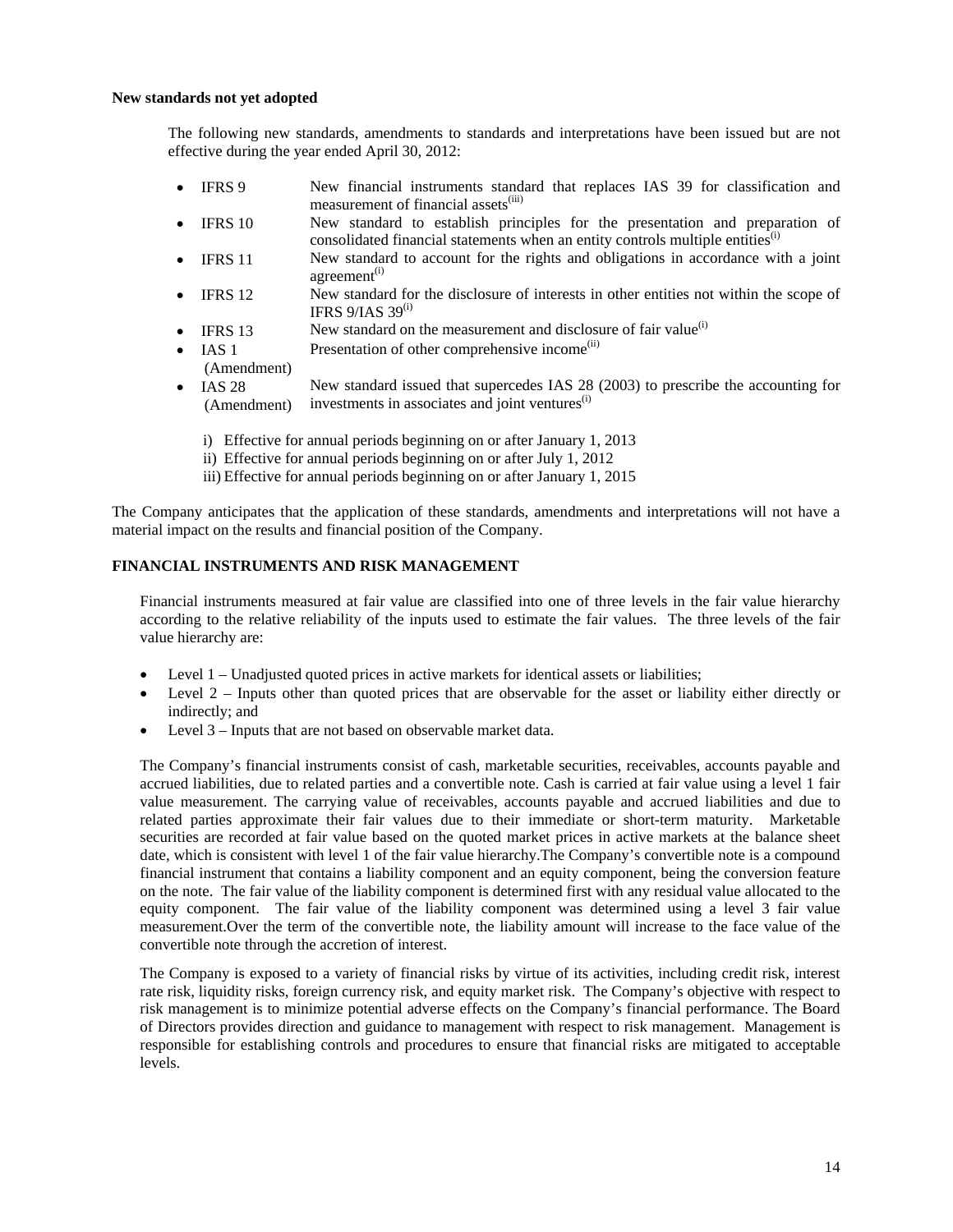# *Credit risk*

Credit risk is the risk of financial loss to the Company if a counter-party to a financial instrument fails to meet its contractual obligations. The Company manages credit risk by investing its excess cash in short-term investments with investment grade ratings, issued by a Canadian chartered bank. The Company's receivables consist primarily of sales tax receivables due from the federal government and receivables from companies with which the Company has exploration agreements or options. The maximum exposure to credit risk at the reporting date is the carrying value of the Company's receivables and cash.

# *Interest rate risk*

Interest rate risk is the risk that the fair value or future cash flows of a financial instrument will fluctuate because of changes in market interest rates. Financial assets and liabilities with variable interest rates expose the Company to interest rate risk with respect to its cash flow. It is management's opinion that the Company is not exposed to significant interest rate risk.

# *Liquidity risk*

Liquidity risk is the risk that the Company will not be able to meet its obligations as they become due. The Company's ability to continue as a going concern is dependent on management's ability to raise the funds required through future equity financings, asset sales or exploration option agreements, or a combination thereof. The Company has no regular cash flow from its operating activities. The Company manages its liquidity risk by forecasting cash flow requirements for its planned exploration and corporate activities and anticipating investing and financing activities. Management and the Board of Directors are actively involved in the review, planning and approval of annual budgets and significant expenditures and commitments. Failure to realize additional funding could cast significant doubt on the Company's ability to continue as a going concern. As at July 31, 2012, the Company had cash of \$37,669 available to settle current liabilities of \$217,961.

# *Foreign currency risk*

 The Company has exposure to foreign currency risk through its exploration activities outside of Canada, however, the majority of its assets and liabilities are denominated in Canadian dollars. The Company's exploration activities and any related land tenure expense outside Canada could make it subject to foreign currency fluctuations, which may affect the Company's financial position, and cash flows. During the year ended April 30, 2012, the Company wound up its operations in the United States, however, its material business expenses in South America have been denominated in U.S. dollar and as such, the Company has been affected by changes in exchange rates between the Canadian Dollar and the U.S. dollar. The Company does not presently invest in foreign currency contracts to mitigate this risk. It is management's opinion that the Company is not exposed to significant foreign currency risk arising from these financial instruments. At July 31, 2012, the Company had no operations in the United States

# *Equity market risk*

The Company is exposed to equity price risk arising from its marketable securities, which are classified as available-for- sale. The Company plans to sell its marketable securities as market conditions permit, or as is required to finance the Company's operations from time-to-time.

# **Subsequent Events and Proposed Transactions**

a) Subsequent to July 31, 2012 the Company announced that it had entered into an agreement with Strongbow Exploration Inc., a related party with two common directors, to earn a 50% interest in the Snowbird nickel project in Northern Saskatchewan, Canada. Under the terms of the agreement, the Company can earn its interest by incurring \$4 million in exploration expenditures by December 31, 2016 and spend \$30,000 by December 2012.

# **Capital Management**

The capital of the Company consists of the items included in capital and reserves. The Company manages its capital structure and makes adjustments to it, based on the funds available to the Company. The Company's